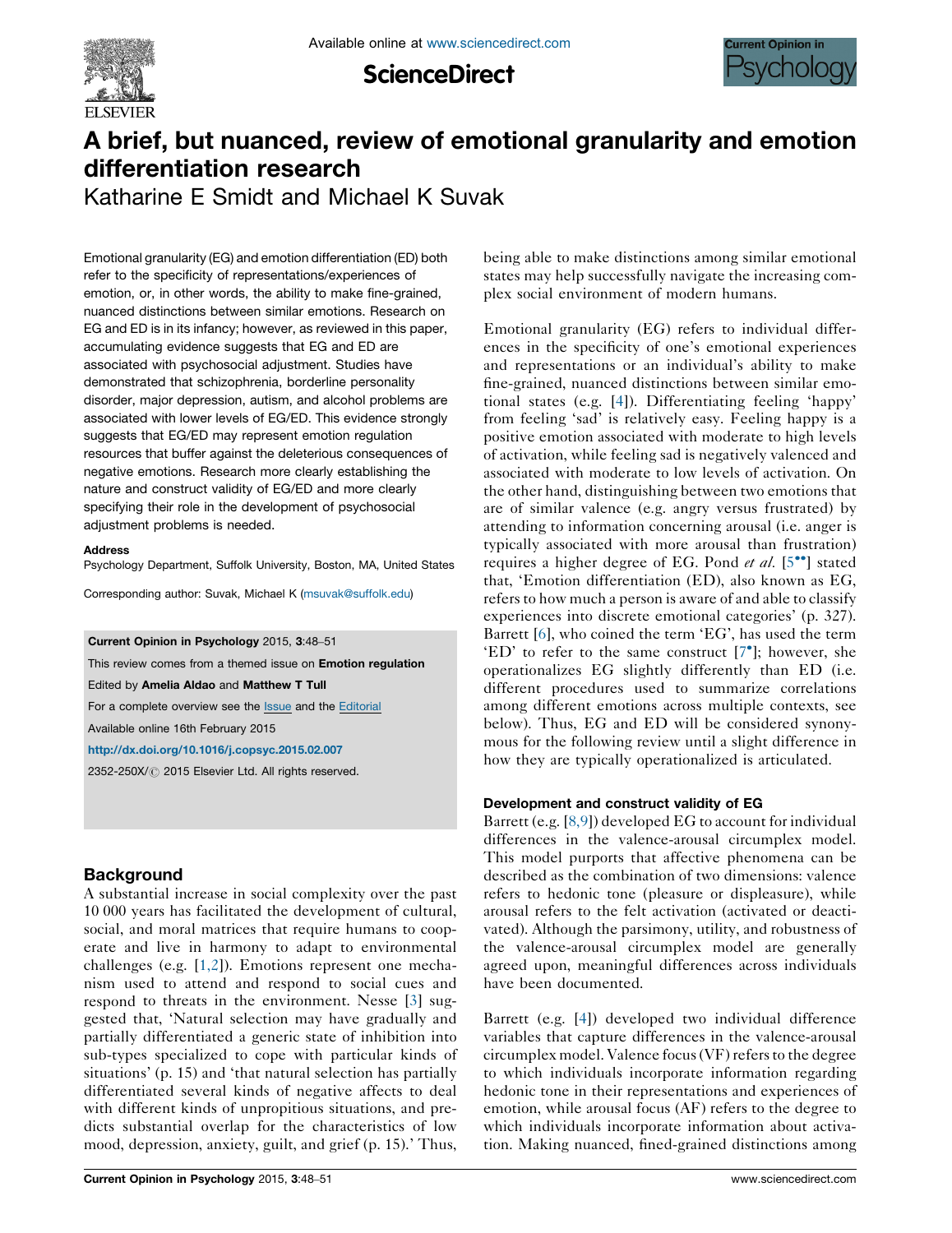emotional states (i.e. high EG) requires being able to incorporate adequate information about both valence and arousal.

Barrett and colleagues also provided empirical support for the construct validity of EG demonstrating: (a) substantial variability in VF and AF across individuals [\[9,10\]](#page--1-0), (b) this variability is only slightly related to differences in language-based representations of emotion [\[4](#page--1-0)], (c) individuals with higher levels of VF tend to more readily detect valenced information in faces than individuals with lower levels of VF [[11\]](#page--1-0) and (d) AF is positively associated with the ability to accurately perceive internal body cues [\[12](#page--1-0)]. Thus, VF appears to be related to the degree to which individuals are sensitive to valence cues in the environment, and AF appears to be related to the degree to which individuals can accurately incorporate information about the body.

#### 1.1. Measuring EG and ED

Measuring ED and EG requires having participants report on their emotional experiences several times across a variety of circumstances. Experiential sampling (ES), or ecological momentary assessment, which involves reporting on emotional state on several occasions throughout the day for several days, has been most frequently used to investigate EG/ED (e.g. [[4,5](#page--1-0)<sup>••</sup>]). Operationalizing EG and ED involves summarizing the correlations among the use of emotion terms across situations, contexts, or reactions [[4,13](#page--1-0)<sup>°</sup>]. One who always reports identical levels of anger and sadness will produce a correlation of +1.0 between these states indicating that no distinction is being made between these emotions (i.e. low granularity). The quantitative procedure used to summarize these correlations differs slightly across EG and ED studies. Barrett (e.g. [[4\]](#page--1-0)) developed a procedure that computes the degree to which the correlation of emotion terms across multiple assessments is accounted for by the valencebased or arousal-based properties of words producing estimates of VF and AF (described above). ED studies typically compute intra-class correlations producing an estimate of the overall correlation among emotion terms across occasions. Separate estimates are often calculated for negative and positive emotion terms. Unfortunately, no studies examining the consequences of using estimates of granularity (i.e. VF and AF) versus estimates of differentiation (positive and negative) exist. One potential advantage of deriving estimates of EG is that they provide some information about the mechanism contributing to reduce granularity — whether this is due to smaller VF or AF, or the combination of both. However, specific guidance about what type of estimate to use when awaits future research. The operationalization of EG and ED represents a strength of this research. While many self-report measures of closely related constructs exist (e.g. emotional complexity, emotional clarity, emotional awareness, and alexithymia), the measurement of EG/ED

does not involve having individuals describe themselves on an attribute or characteristic. Estimates of EG/ED are derived from correlations among self-reports of emotions across time, which overcomes some of the threats to validity associated with self-report methodology.

#### EG, ED, and psychosocial functioning

Accumulating evidence indicates that EG and ED are positively associated with adaptive emotion regulation and psychosocial functioning. Barrett et al. [[6\]](#page--1-0) derived estimates of positive and negative ED from participants' ratings of their most intense emotional experience of the day for 14 days using nine emotion labels (four positive and five negative). Individuals with higher levels of negative ED tended to utilize a wider range of negative emotion regulation strategies, particularly when they experienced their emotions at greater intensity, compared to individuals with lower levels of negative ED. Positive ED was not associated with the use of emotion regulation strategies. This was the first study to demonstrate that how individuals regulate their emotions depends partly on the specificity in which they experience and represent emotions.

The interaction of a variety of implicit and explicit processes [[14\]](#page--1-0) involving the combination of information from the body (e.g. increase in heart rate), information from the external environment, information from the past via episodic memories, and semantic knowledge, via a variety of attentional processes shape an emotional experience [\[15](#page--1-0)]. Differences in granularity, or differentiation, in any of these processes could impact psychological functioning. Kring et al. [\[16](#page--1-0)] investigated differences between individuals diagnosed with schizophrenia or schizoaffective disorder and healthy controls in the conceptual representation of emotion knowledge by having participants rate the similarity of pairs of emotion terms based on their understanding of the meaning of words. Similarity judgments can be used to index mental structure anchored in semantic knowledge (e.g. [[4,17](#page--1-0)–19]). Multidimensional scaling applied to the similarity ratings revealed that participants diagnosed with schizophrenia or schizoaffective disorder exhibited less EG on a conceptual level than healthy controls because they tended to emphasize arousal less in their representations than healthy controls.

Building on the seminal work of Barrett and colleagues, research examining associations among EG/ED, emotion regulation, and psychosocial functioning has flourished. Suvak et al. [[20\]](#page--1-0) applied the EG framework to understanding affective dysregulation of borderline personality disorder (BPD). Forty-six females who met DSM-IV criteria for BPD and 51 females who did not meet BPD or any Axis I criteria rated their emotional reactions to 16 images representing all combinations of valence (pleasant–unpleasant) and arousal (low–high) using